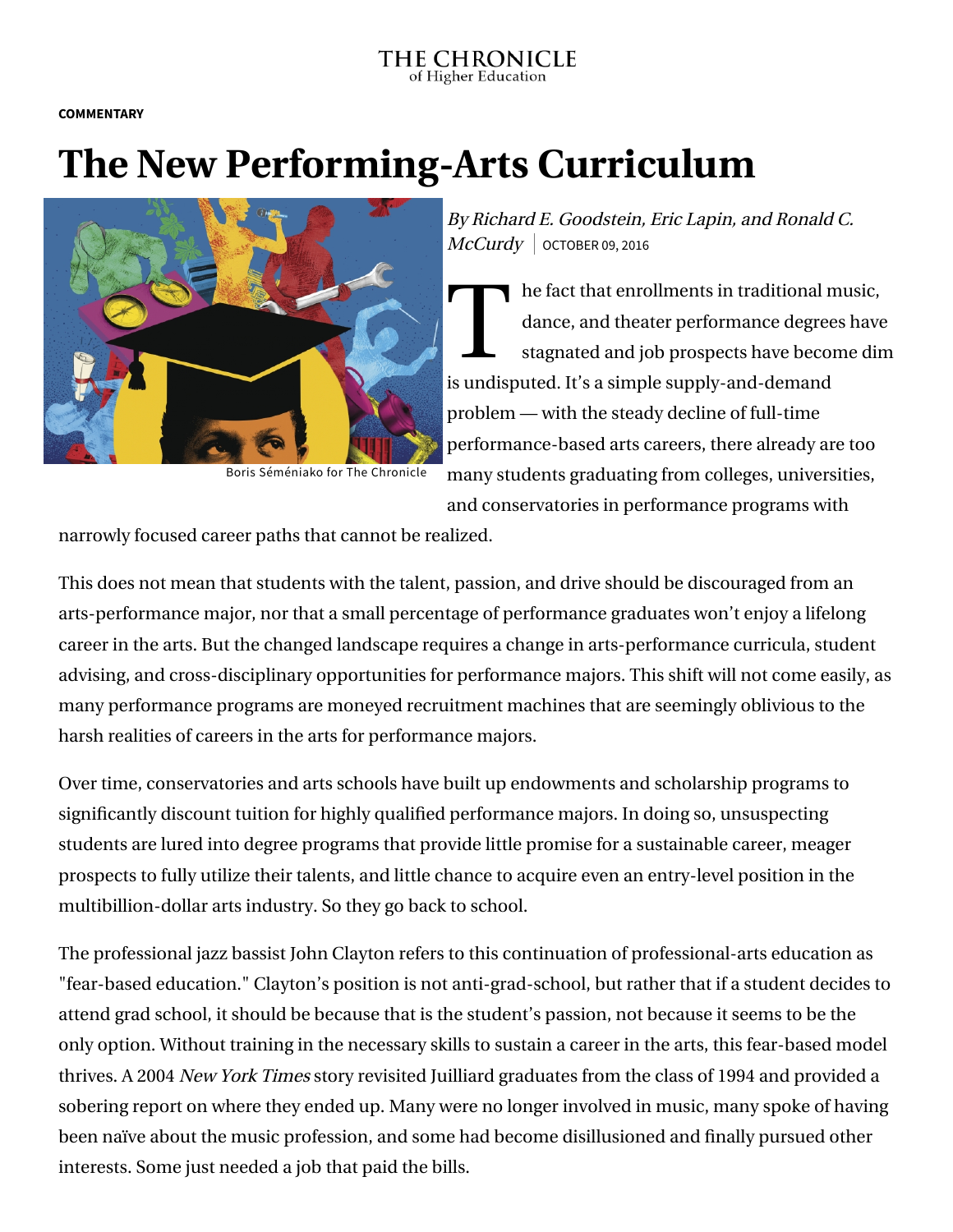The article speaks volumes on how many students are ill-prepared for sustained careers in the arts. While some students simply do not have the grit and dedication to make it as performers, many others seem to lack the knowledge of how and where to even begin.

The stark reality, now probably even more than in 1994, is that a strictly performance-based arts degree does not guarantee a sustained career in the performing arts. Graduates find bits and pieces of lowpaying and often transient work that often leads to burnout and disillusionment. Arts educators should no longer ask students to continue an endless cycle of rehearsals leading to extraordinarily high-quality performances for dwindling audiences and a rather striking separation from career preparation. Today's graduates are too narrowly trained within the framework of an outdated arts education.

There is, however, reason to be optimistic. Some colleges have begun reshaping their curricula to reflect these new realities, and many others are discussing how best to provide the requisite tools for today's arts-performance students. Among others, the Peabody Conservatory of the Johns Hopkins University has the Music Entrepreneurship and Career Center; the Berklee College of Music has a program in music business; and Julliard now has the Center for Innovation in the Arts.

At our own institutions, Clemson University has a collaborative performing-arts major, and the University of Southern California has programs in music industry and popular music to provide students with a wider and more practical range of skills. However, the necessary curricular changes will be difficult to achieve, especially considering the glacial pace of curricular reform in higher education.

Yet a shift needs to occur now. Graduating students will often be required to create their own performance opportunities that fall outside of traditional careers in the arts. A career as a full-time symphony musician or professional dancer is certainly still possible, but the chances are slim. A new curriculum that gives students a much wider range of tools to navigate today's arts landscape is essential.

The curriculum should reflect the fact that performance majors will need to know how to market themselves, become creative entrepreneurs, and understand how their training can translate to a sustainable career in the new arts economy. Arts educators should provide opportunities for their students to become leaders in this new economy rather than adhering to old traditions. We have heard about "building new audiences for the future" for years, but there has been little progress in the tradition-bound classical-performance education model.

To the contrary, performance education today should be thought of as artist/entrepreneur training. An entrepreneur is someone who organizes a business venture and assumes the risk; adopting this mindset will be of great benefit to today's performance graduates. To create this mentality, these students should be exposed to a variety of business-related topics to augment their skills development within the historical context of the traditional art form.